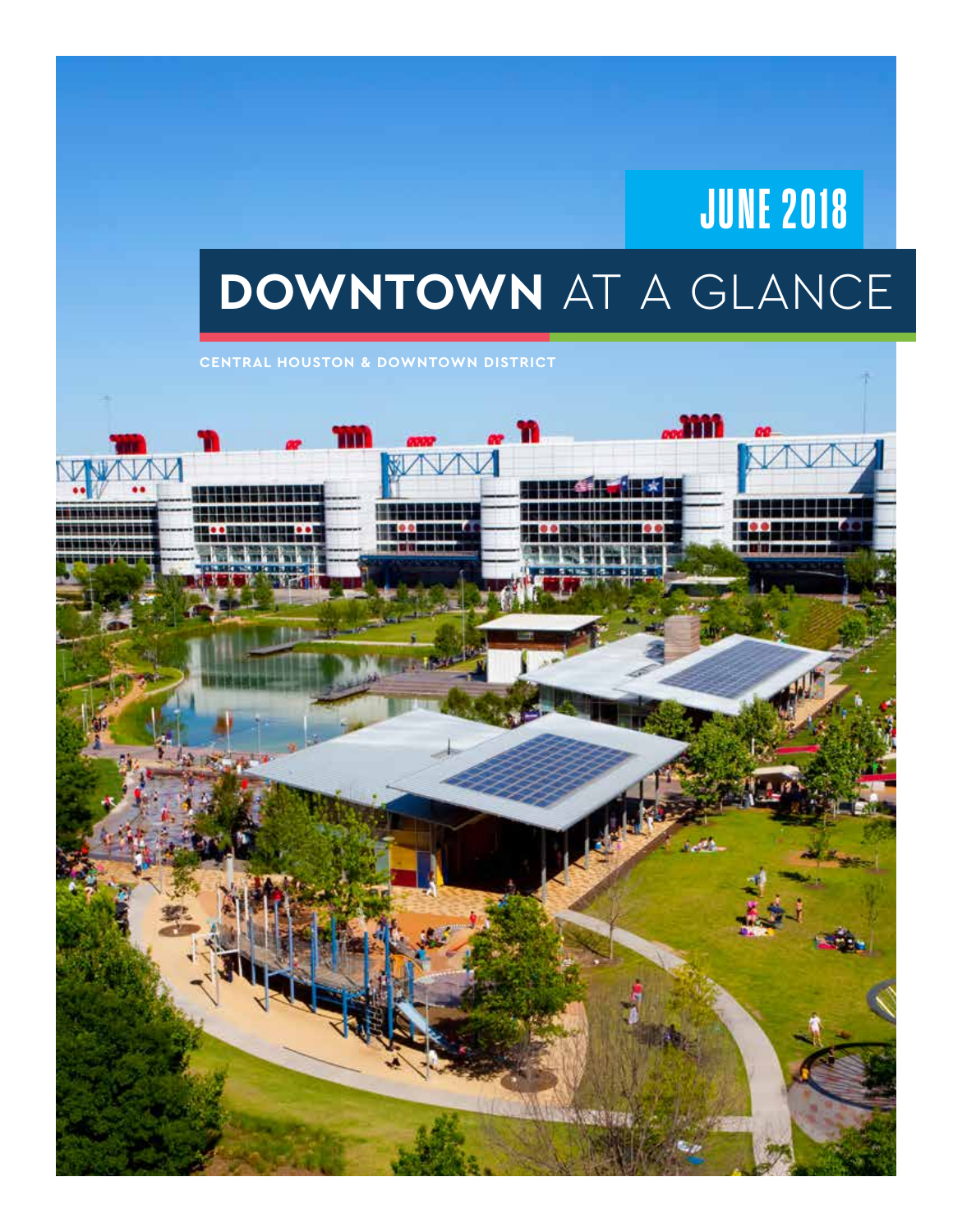| $\mathbf{Z}$              | Overview                                         |
|---------------------------|--------------------------------------------------|
| $\overline{\mathfrak{h}}$ | Living                                           |
| 13                        | Office Market & Employment                       |
| $\mathcal{U}$             | Hospitality, Tourism,<br>Culture & Entertainment |
| 20                        | Restaurants & Retail                             |
| 77                        | Transit                                          |





\*This report is updated biannually. Cover: Discovery Green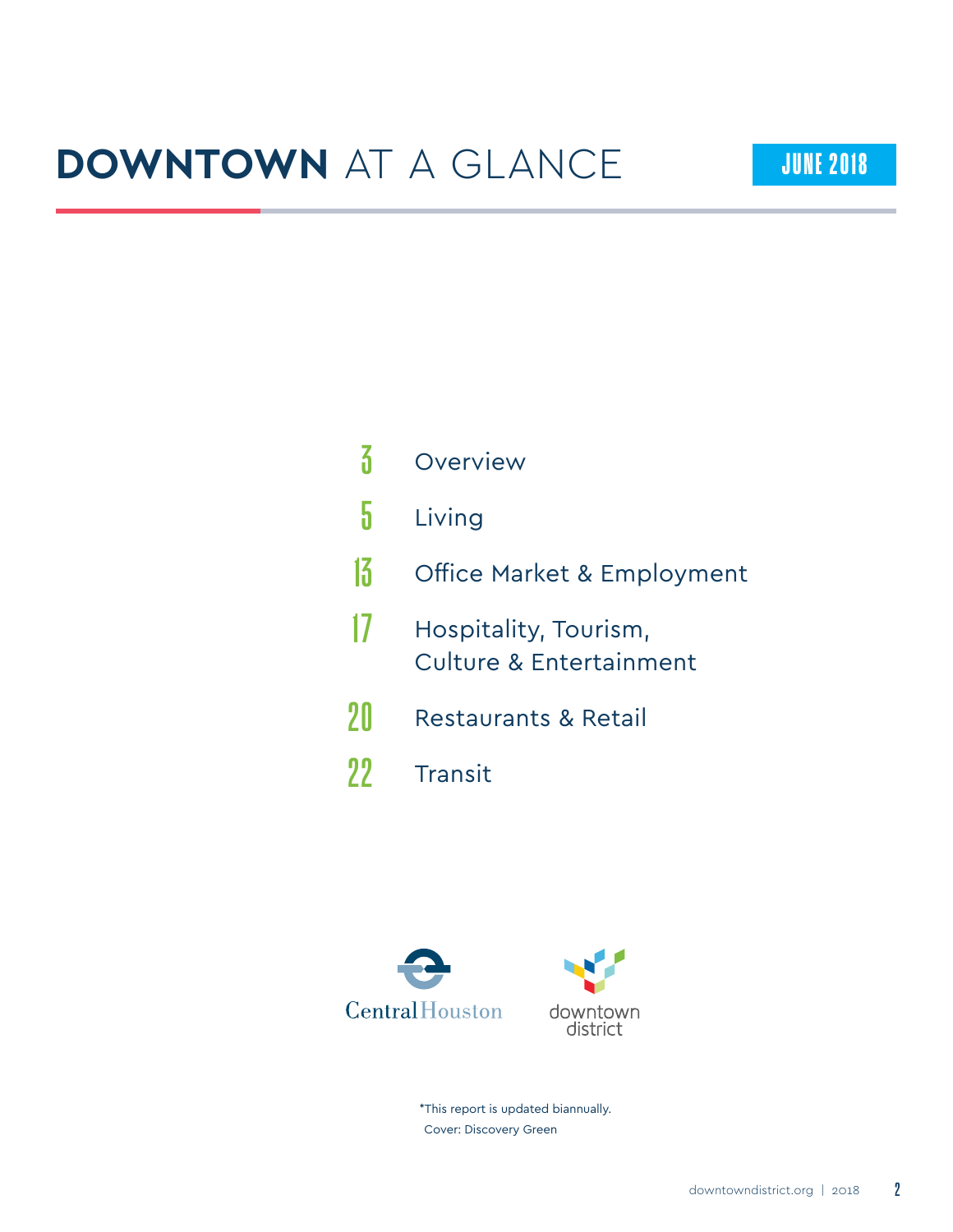# Downtown Houston **Overview**



Main Street Square

**An eclectic mix of historic and contemporary infrastructure, convenient transit options, convention and sports venues, an active cultural and arts scene, fine dining and shopping, and thriving residential communities, Downtown Houston is one of the region's most dynamic and vibrant mixed-use urban centers.**



The Downtown Core measures 1.84 square miles, bounded by Interstate I-10 on the north, U.S. 59 on the east and I-45 on the south and west, but has the largest concentration of employment in the region, with an estimated 158,000 jobs. It remains the desired business location for prominent companies, offering competitive advantages such as proximity to customers, business and service providers and transit options. A well-established, but constantly evolving business center, Downtown has a wide industry mix and a collaborative, entrepreneurial and innovative environment.

Over the past two decades, more than \$9 billion in public and private investments have been made towards achieving Downtown's vision of a creative and vibrant place to live, work and play. Downtown residents grew by almost 300 percent from 2000 to date, spurred by the increasing desire to be closer to work and at the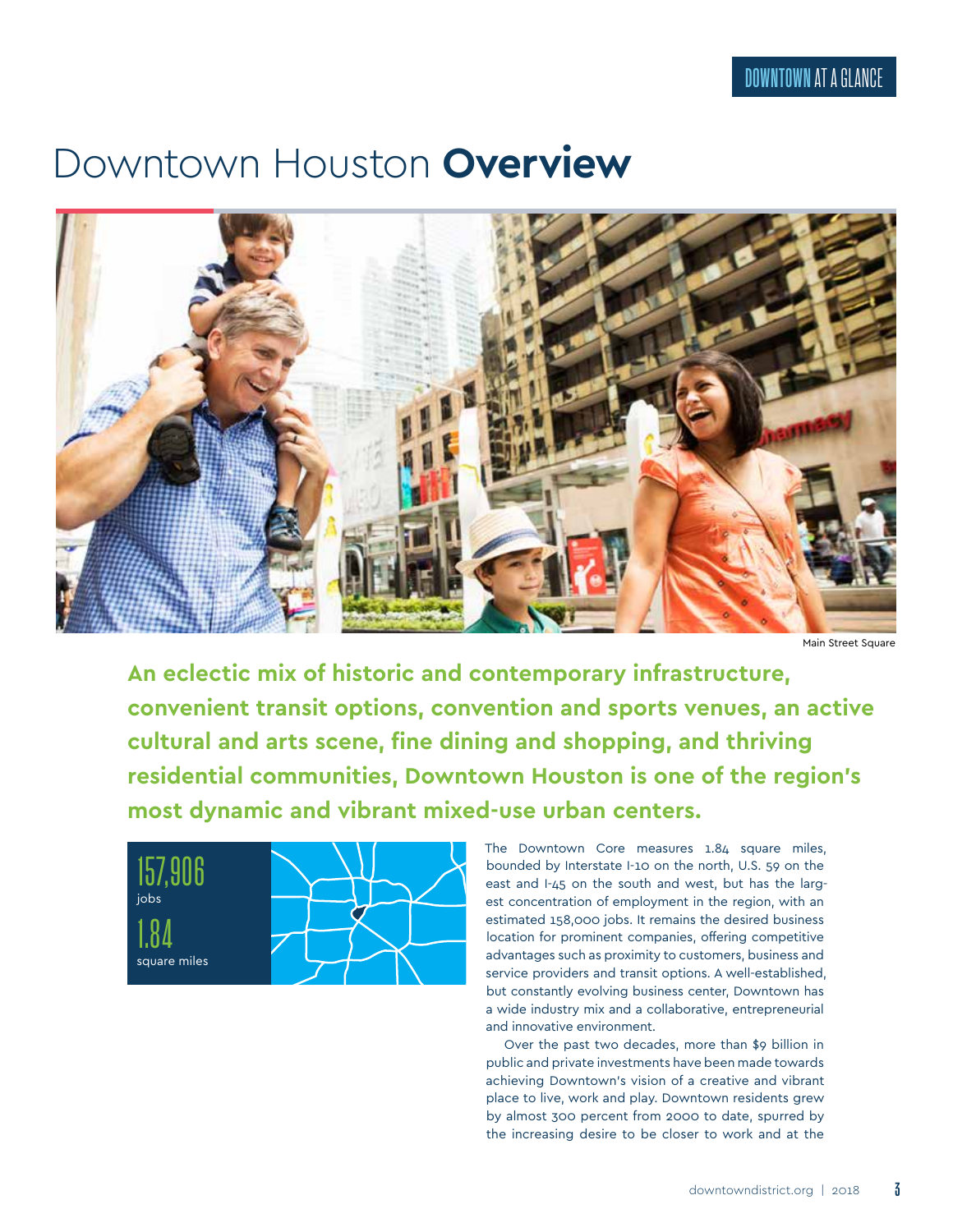

# Key Facts

#### **LIVING**

#### Greater Downtown (2 mile radius)

| Household Population                             | 66.838 |
|--------------------------------------------------|--------|
| Residents with a Bachelor's Degree or Higher 46% |        |

#### Downtown Core

| Residential Units                          | 5,992     |
|--------------------------------------------|-----------|
| Housing Units Under Construction & Planned | 1.779     |
| <b>Transit Score</b>                       | 93        |
| <b>Bike Score</b>                          | 58        |
| Walk Score                                 | 76        |
| Schools & Universities                     | 8         |
| <b>Higher Education Enrollment</b>         | 14,251    |
| Average Apartment Asking Rent              | \$2,509   |
| Average Home Value                         | \$561,664 |

## **TRANSIT**

| Annual Houston Airports Passenger Traffic                     |            |
|---------------------------------------------------------------|------------|
| 2017 (FY)                                                     | 54,168,938 |
| 2018 (YTD)                                                    | 18,042,976 |
| Average Weekday Metro Transit Ridership<br>(Bus & Light Rail) | 105,000    |

heart of Houston's premier destination for culture and entertainment. Responding to market demand, developers have delivered over 3,200 residential units in the last two years, 600 units are under construction, with another 1,179 planned. This growth is not limited to the core. Greater Downtown (a 2-mile radius from the center of Downtown) is home to 66,838 household residents, recording an increase of 36 precent from 2000 to 2016. This urban neighborhood continues to attract families and children: over 57 percent of households are family households, and approximately 11,000 children call the Greater Downtown area home. Walkable, accessible, central and vibrant, Downtown is poised to remain a competitive and sustainable regional economic hub and mixed-use urban center.

#### **HOSPITALITY, TOURISM, CULTURE & ENTERTAINMENT**

| <b>Hotel Rooms</b>                       | 7.803       |
|------------------------------------------|-------------|
| <b>Hotel Room Occupancy</b>              | 70%         |
| Average Daily Room Rate                  | \$183       |
| <b>Theatre District Seating Capacity</b> | 13,000      |
| Major Sports/Concert Venue Capacity      | 150,000     |
| <b>Convention Seating Capacity</b>       | ~100,000    |
| <b>Convention Square Footage</b>         | 1.9 million |
| Theater Performance Attendance           | 790,618     |

#### **OFFICE MARKET & EMPLOYMENT**

| Office Square Footage                                      | 51,313,631 |
|------------------------------------------------------------|------------|
| Office Occupancy (Class A)                                 | 81.6%      |
| Average Asking Rate (Class A; \$ per SF)                   | \$41.43    |
| Innovation hubs, Co-working &<br>Collaborative Spaces (SF) | 283,526    |
| Fortune 500 Companies (total)                              | 20         |
| Fortune 500 Companies (Headquarters)                       | 10         |
| Total Wage & Salary Jobs (2015)                            | 157.906    |

## **RESTAURANTS & RETAIL**

| <b>Retailers</b> |  |
|------------------|--|
|                  |  |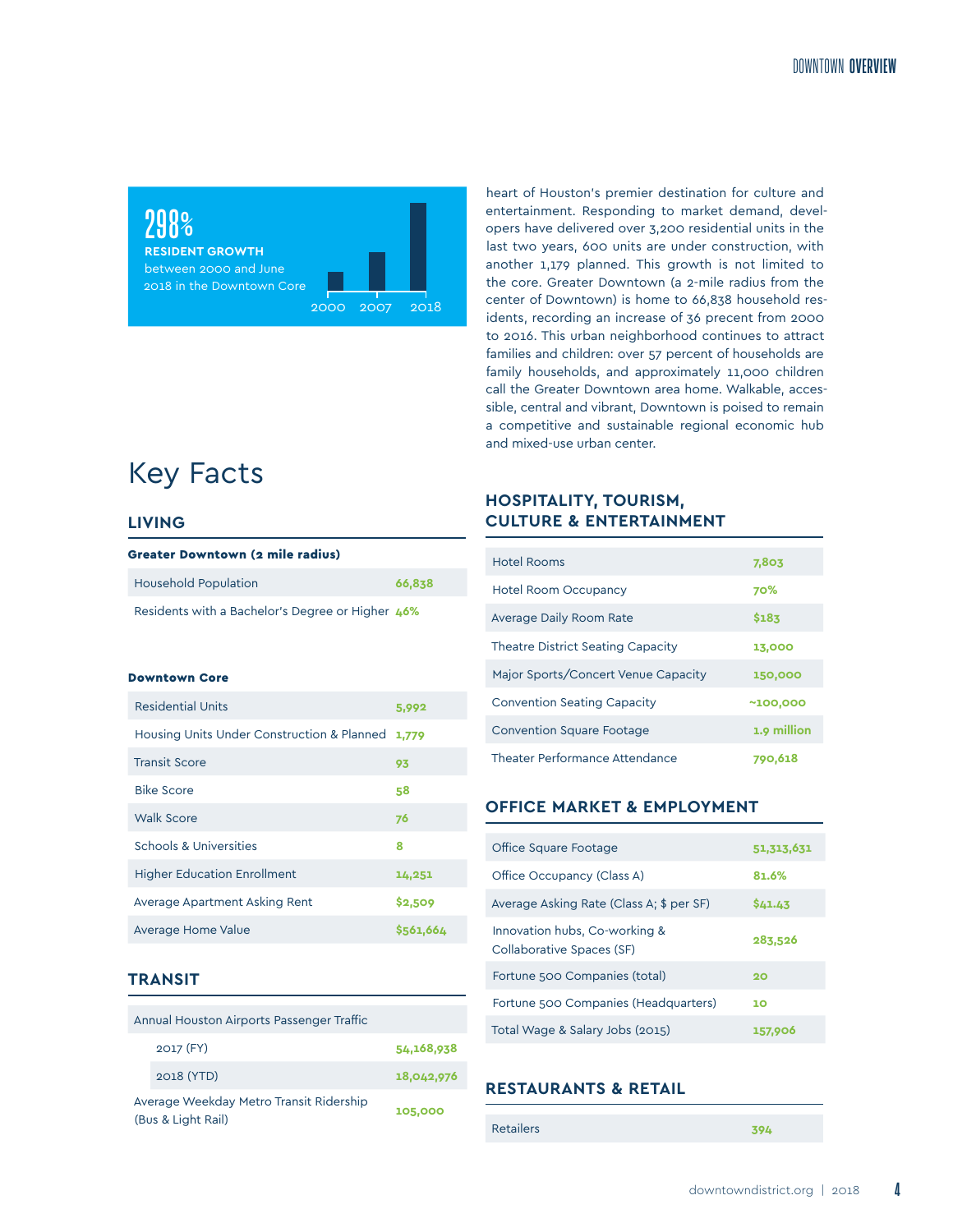# Downtown **Living**



#### **QUICK FACTS**

**Greater Downtown** (2-mile radius)

66,838 Household Population

\$2,509 Average Apartment Rental Rate

46% Percent Bachelor's Degree or Higher

**Downtown Core** 

8,313 Household Population

5,992 Housing Units Completed

1,779 Housing Units Under Construction/Planned

\$561,664 Average Home Sale Price

93 Transit Score

58 Bike Score

/h Walk Score



Creme de la Creme

## **Downtown residents are located at the epicenter of activity, steps away from Houston's best entertainment, dining and green spaces.**

With 5,992 residential units in the core, 600 units under construction, and another 1,179 planned, residents have a variety of options to call home, ranging from historical to contemporary, mid to high-rise luxury apartments and condos. Downtown has experienced exponential growth in residential development, and is expected to add over 5,000 new residents in the next three to five years. Almost 60 percent of residential units-to-date were built within the last four years. Based on known projects, Downtown is set to see a 173% increase in the number of units from 2,562 units

at the beginning of 2014, to 7,771 units by 2019, making Downtown one of the fastest growing residential neighborhoods in Houston. High population growth, competitive rental and occupancy rates, and strong home values are indicative of Downtown's growing residential appeal.

Downtown attracts young professionals, executives, empty nesters, and those seeking proximity to their jobs, pedestrian-friendly lifestyles, and a vibrant urban neighborhood. Downtown's central location and well-developed public transit system provide easy access to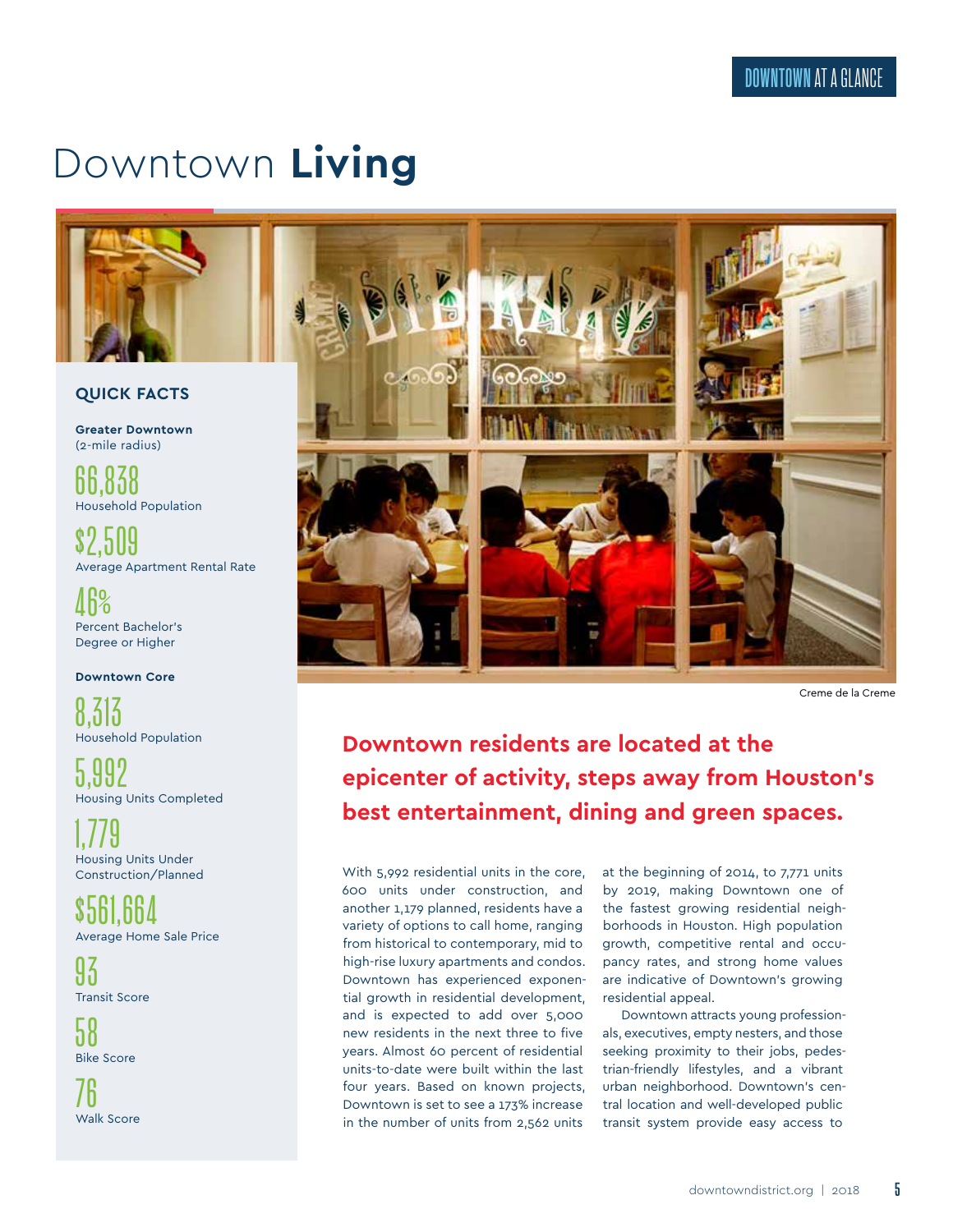**Downtown's walkability means that residents are only minutes away from dining at their favorite restaurant, attending a concert or sports event, or taking their dog for a walk in the park.**

top employers and businesses, the city's major airports, and sports and entertainment venues. Downtown's walkability means that residents are only minutes away from dining at their favorite restaurant, attending a concert or sports event, or taking their dog for a walk in the park. Most residents have to look no further than their front door for entertainment and services, as many residential buildings feature street-level retail. Residents enjoy the tranquil setting provided by more than ten parks including the newly transformed Buffalo Bayou Park. Complemented by robust pedestrian infrastructure (bike lanes and sidewalks), this makes for a green and safe community where individuals and families can enjoy a high quality of life and work.

Hike, bike or kayak along Buffalo Bayou; attend a fitness class at Discovery Green or play Bingo at Market Square Park; watch a Broadway show, ballet production, or jazz concert in the Theater District; attend weekly events that bring residents, children, and visitors together. Residents never have a dull moment.



Marquis Lofts on Sabine/Buffalo Bayou Park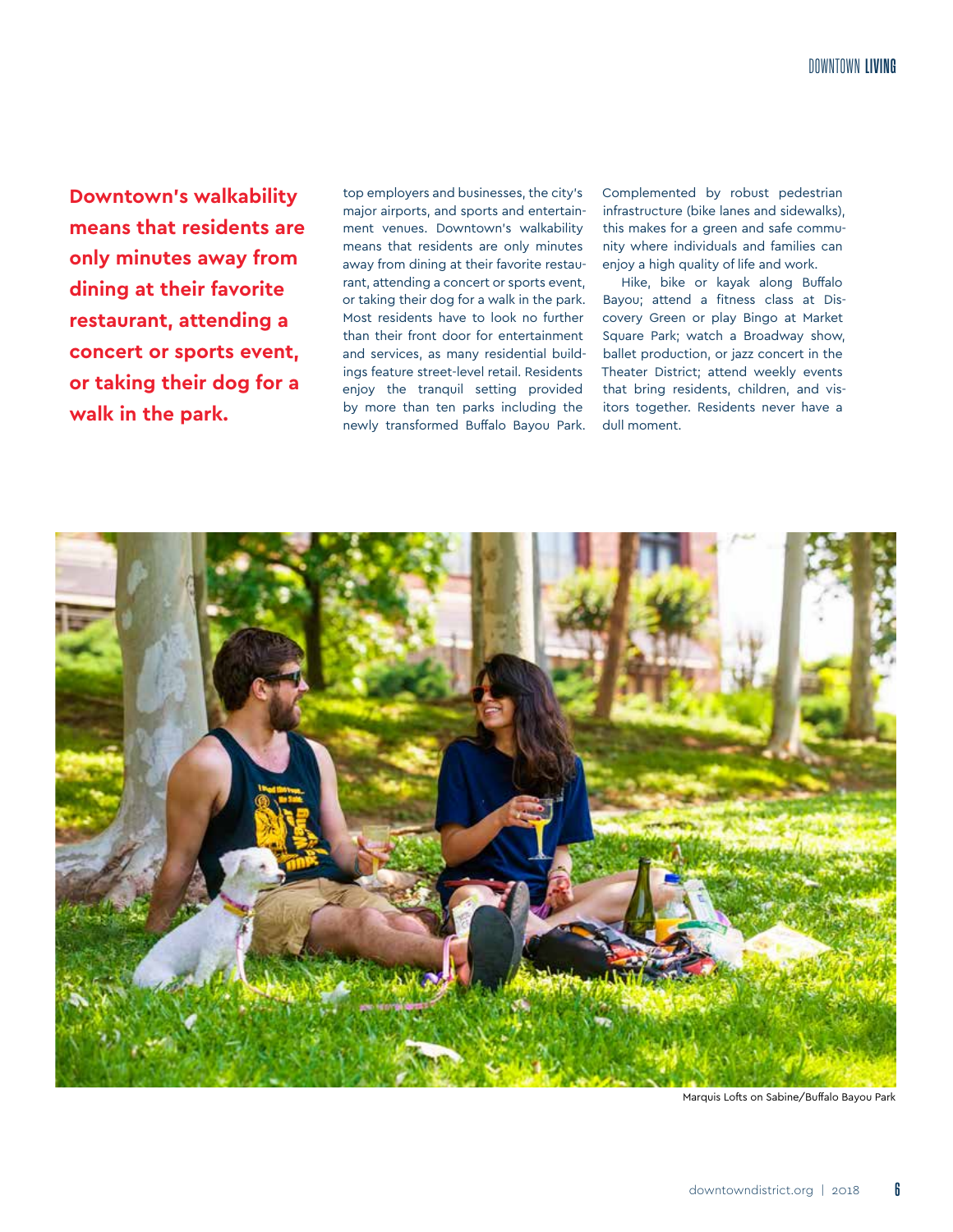## **Demographics** Greater Downtown (2 mile radius)

75,517 **Total Population** 

 $57%$ **Family Households**

66,838 **Household Population** 

33,970 **Number of Households**  $36%$ 

**Household Population Growth 2000–2015**

2.12 **Average Household Size**

35 **Median Age** 

> 10,606 **Number of Children [0–18 years]**

39%

**Millennials [20–34 years]**

Downtown has a very young population; over 55 percent of the population is 34 years or younger.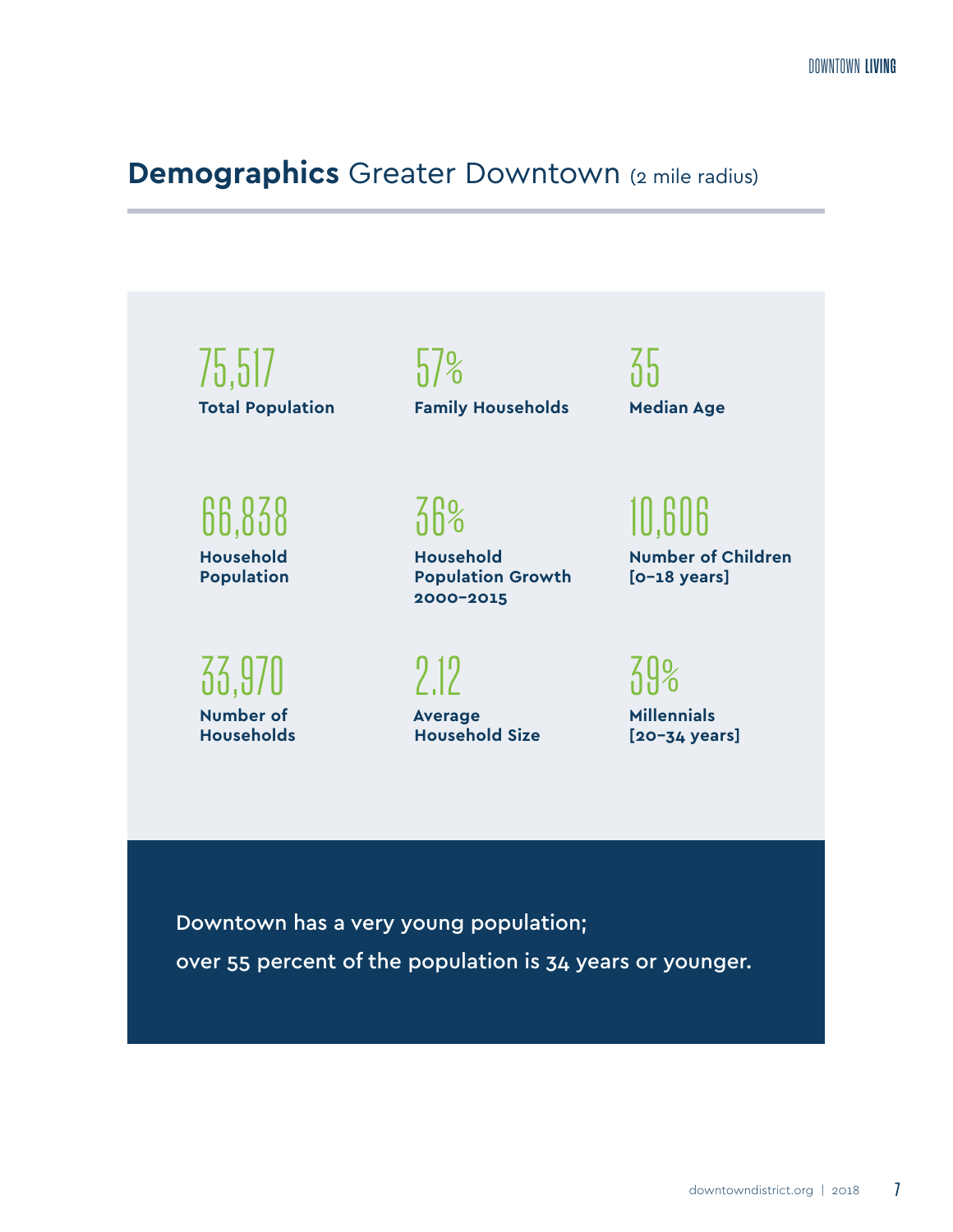# **Demographics** Greater Downtown (2 mile radius)







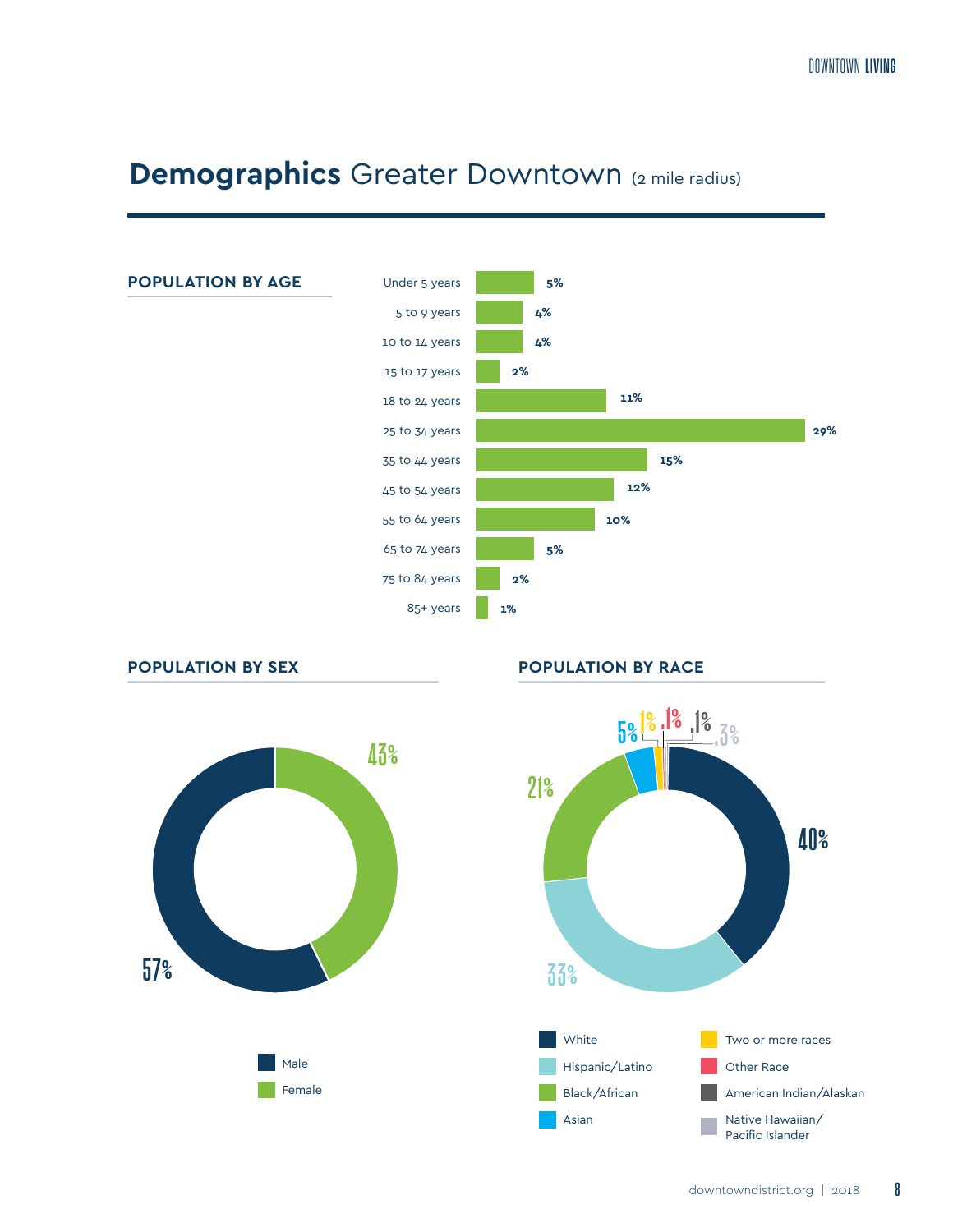# **Income & Education**

Greater Downtown (2-mile radius)

# \$96,098

#### **Average Household Income**

With a difference of over \$20,000, Downtown households have significantly higher average income levels than households in the City of Houston, which averages \$75,763, and the national average of \$77,866.

# \$561,664

## **Average Home Price**

Home prices in the Downtown core average \$561,664 or \$390 per SF compared to \$482,202 or \$179 per SF in the City of Houston.

# 59%

## **Household Income > \$50,000**

Compared to 48 percent of households in the City of Houston, amost half of Downtown households have incomes exceeding \$50,000. 46 percent of Downtown households have incomes of \$75,000 or more, compared to 31 percent in Houston and the national average of 37 percent.

# \$2.12

## **Average Rent per Square Feet**

Rental rates in the Downtown core average \$2,509 or \$2.12 per SF compared to \$2,174 or \$1.27 per SF in the City of Houston.

# 67%

## **Some College Degree or Higher**

More than two in three adults Downtown have completed some college (including an Associate's degree) or hold a Bachelor's degree or higher, compared to 54 percent in all of Houston and the national average of 59 percent.

# 46%

## **Bachelor's Degree or Higher**

Downtown residents have higher levels of education than the average for the City of Houston and the nation, with 46 percent holding a Bachelor's degree or higher compared to 28 percent.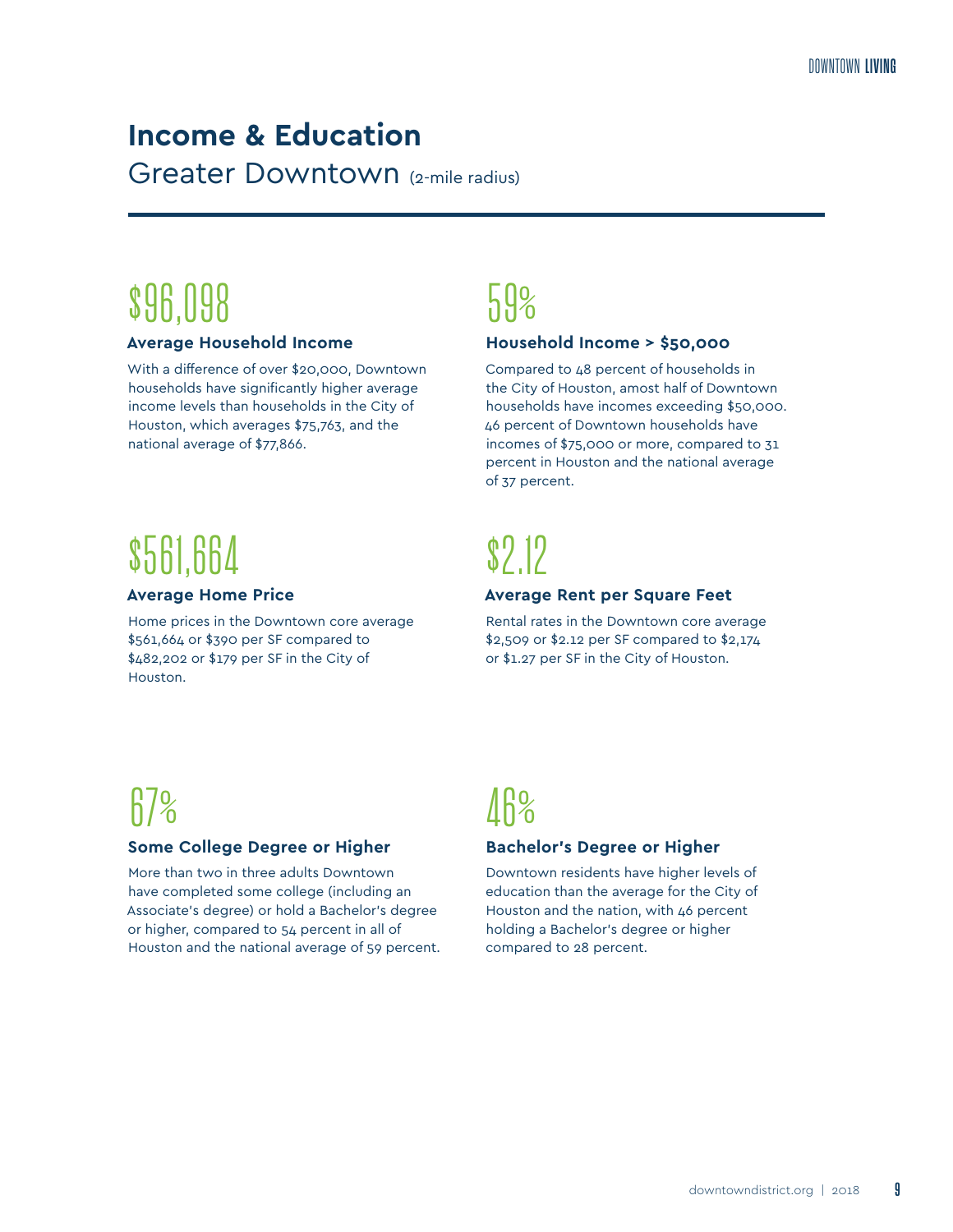# **Income & Education**  Greater Downtown (2 mile radius)



**HOUSING UNITS – OCCUPANCY RATE EDUCATIONAL ATTAINMENT**





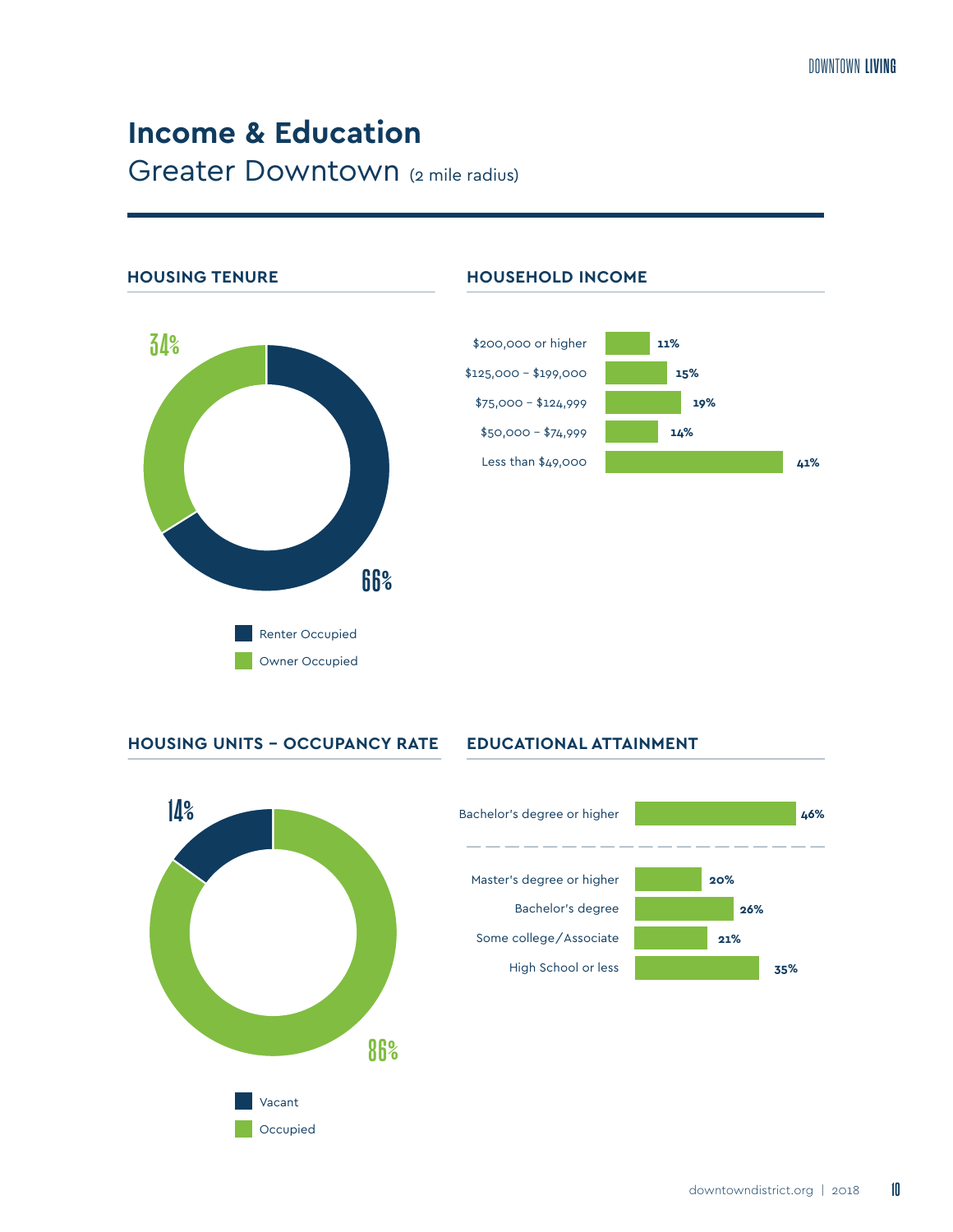# **Demographics** Downtown Core

10,241 **Total Population** 4,518 **Number of Households**

8,313\* **Household Population**

1.84 **Average Household Size**

\* HDMD Estimate

## **Demographics** 3-Mile Radius

159,221 **Total Population** 69,796

145,213 **Household Population** **Number of Households** 2.24

**Average Household Size**

## **Demographics** 5-Mile Radius

386,384 **Total Population**

363,783 **Household Population**

159,779 **Number of Households**

2.4 **Average Household Size**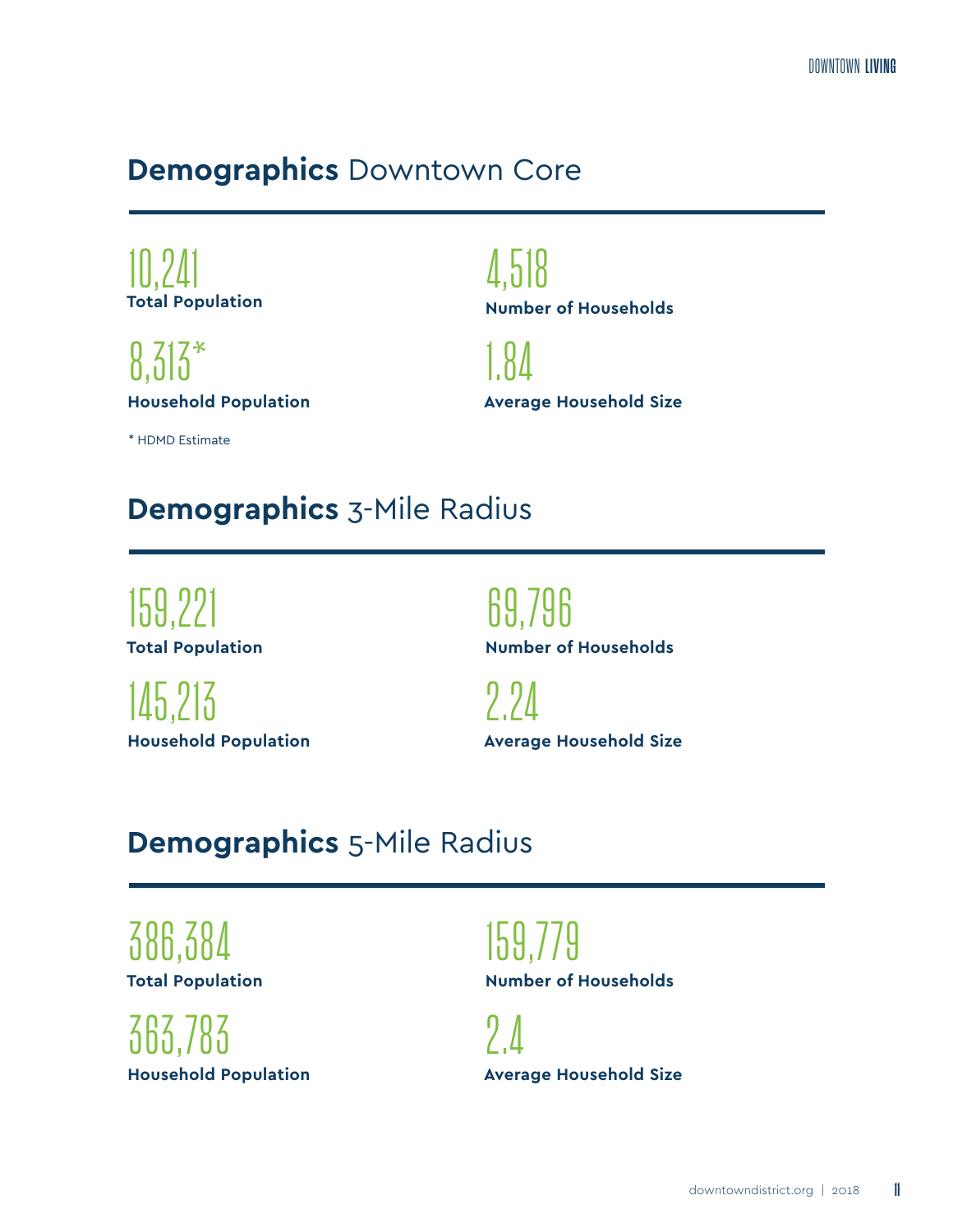# **Residences** Downtown

#### **PROPERTY (EXISTING) UNITS**

| 1414 Congress- New Hope Housing        | 57  |
|----------------------------------------|-----|
| 1711 Caroline                          | 220 |
| 500 Crawford                           | 400 |
| Alexan Downtown                        | 285 |
| <b>ARIS Market Square</b>              | 274 |
| Bayou Lofts                            | 108 |
| <b>Beaconsfield Condos</b>             | 18  |
| <b>Block 334</b>                       | 207 |
| <b>Byrd's Lofts</b>                    | 5   |
| Capitol Lofts                          | 37  |
| Catalyst                               | 361 |
| <b>CityView Lofts</b>                  | 57  |
| <b>Commerce Tower</b>                  | 132 |
| Dakota Lofts                           | 53  |
| DeGeorge at Union Station              | 99  |
| Eighteen25                             | 242 |
| Eller Wagon Works                      | 32  |
| Foley Building                         | ı   |
| Four Seasons Condominium               | 104 |
| <b>Franklin Lofts</b>                  | 62  |
| <b>Hermann Lofts</b>                   | 33  |
| Hogg Palace                            | 79  |
| <b>Houston House Apartments</b>        | 394 |
| Keystone Lofts                         | 31  |
| Kirby Lofts on Main                    | 65  |
| Market Square Tower                    | 463 |
| Marquis Lofts on Sabine                | 198 |
| One Park Place                         | 346 |
| The Peacock and Plaza Court Apartments | 32  |
| The Rice                               | 312 |
| San Jacinto Lofts                      | 16  |
| <b>SkyHouse Houston</b>                | 336 |
| SkyHouse Main                          | 336 |
| St. Germain Lofts & Condos             | 109 |
| <b>The Star</b>                        | 323 |
| <b>Tennison Lofts</b>                  | 39  |
| The Hamilton                           | 149 |
| White Oak Bayou Lofts                  | 12  |

## **PROPERTY (UNDER CONSTRUCTION) UNITS** Camden Downtown **271**

| Marlowe             | 100 |
|---------------------|-----|
| Regalia at the Park | 229 |
|                     |     |

## **PROPERTY (PLANNED)** UNITS

| 1810 Main-Fairfield Residential | 286 |
|---------------------------------|-----|
| Block 114-Marquette Companies   | 304 |
| Block 346-Camden Phase II       | 275 |
| Block 98-Trammell Crow          | 314 |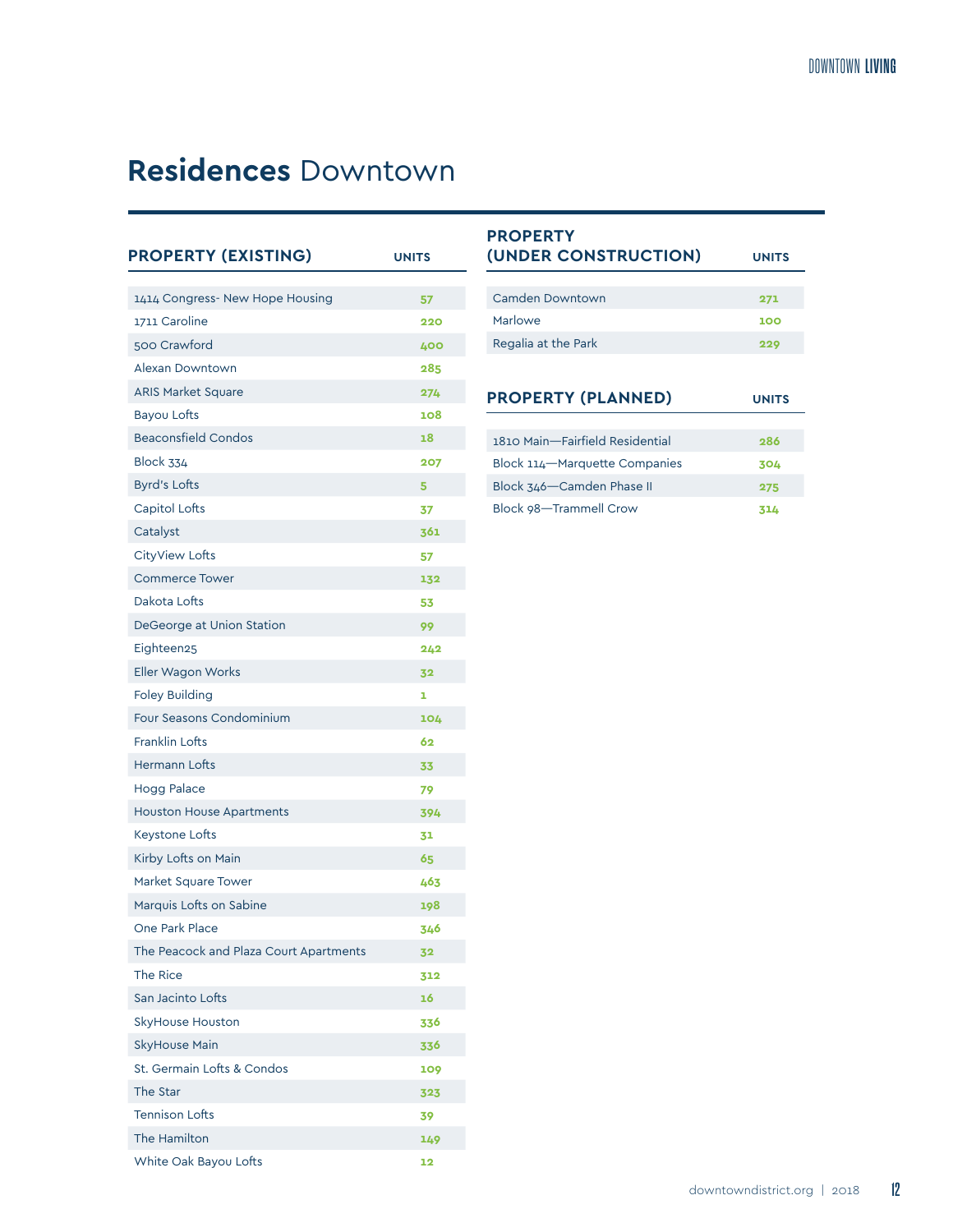# **Office Market & Employment**



MMI Agency

**A Downtown Houston business address means you are in the region's largest Central Business District (CBD), home to local, regional and multinational companies, and industry leaders in energy, finance and professional services**

Downtown is headquarters to several prominent firms, including ten Fortune 500 companies. One of the biggest contributors to the region's economy, Downtown's 3,000-plus businesses are housed in over 50 million square feet of office space, distributed across several of Houston's most iconic historic and modern office buildings. Downtown's skyline features architecturally distinctive buildings that showcase the works of world-renowned architects such as I.M. Pei and Philip Johnson. Recognizable landmarks include the Italian renaissance-style Neils and Mellie Esperson

Buildings and The JP Morgan Chase & Co building, the tallest building in Texas and the world's tallest pentagonal building. One of the 10 largest CBDs in the nation, Downtown accounts for close to a quarter of Houston's Class A office space.

From traditional office floors to innovative and forward-thinking workplaces of the future, the Downtown office market features a variety of options to suit different corporate cultures. Downtown remains a top competitor in the regional office market, constantly evolving with demographic and workforce trends. Downtown's growing network

Private Sector Jobs

29,366 (19%) Public Sector Jobs

51,313,631 Total Office Space (sq.ft.)

34,890,251 Class A Office Space (sq.ft.)

81.2% Class A Occupancy

\$41.42 Average Class A Lease Rate

 $20<sup>°</sup>$ % of Total Houston Office Space

20 Fortune 500 Companies (Total)

10 Fortune 500 Companies (Headquarters)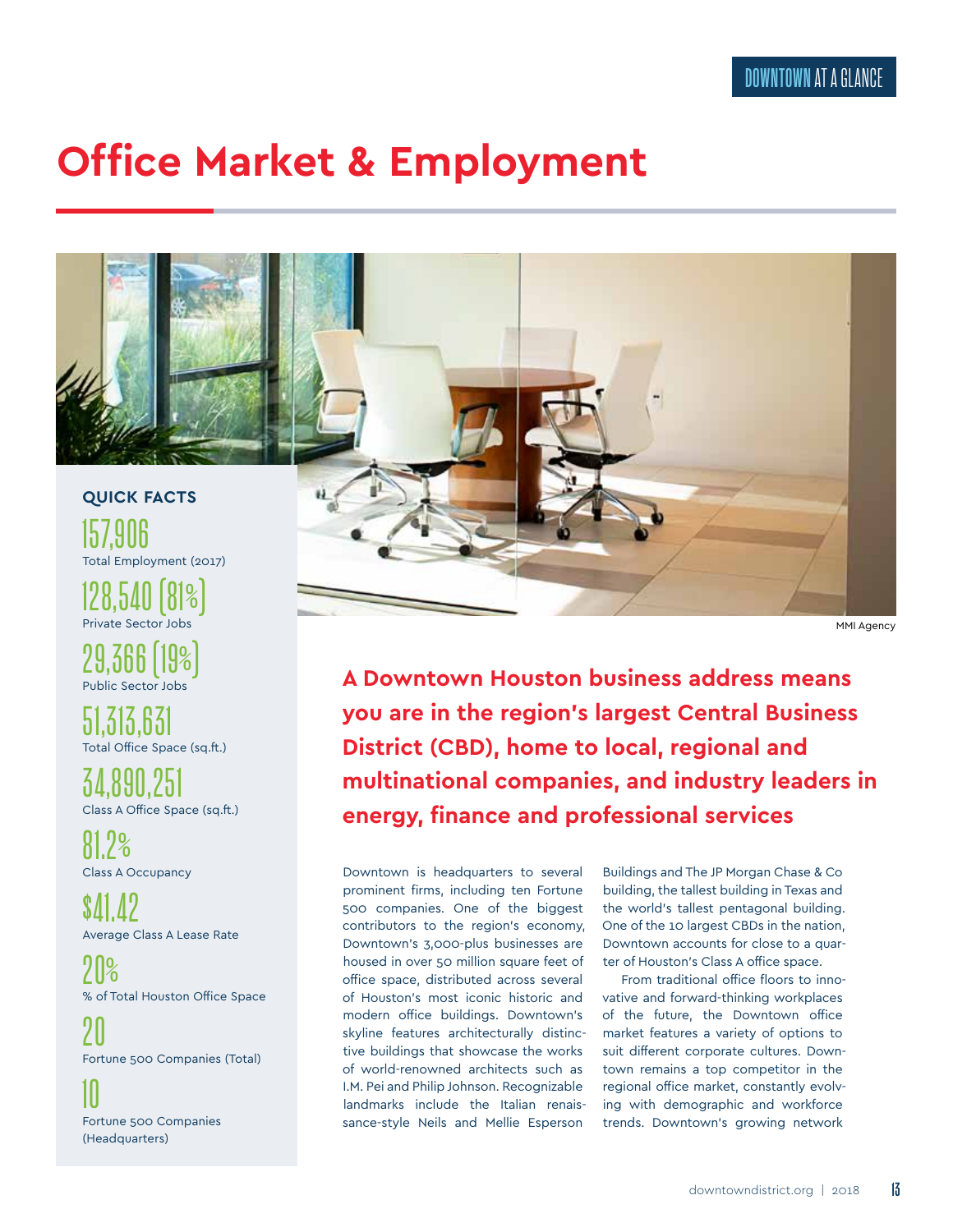### **MAJOR PRIVATE SECTOR EMPLOYERS IN DOWNTOWN**

**Accenture** Amegy Bank of Texas Baker Botts Bank of America **Calpine** Chevron Corporation CenterPoint Energy Deloitte LLP EDF Trading Energy Transfer Partners Enterprise Products Partners LP EP Energy EOG Resources Inc. Ernst & Young LLP Hess Corporation Hilton Americas-Houston Hyatt Regency Hotel JPMorgan Chase KBR Kinder Morgan KPMG LLP Landry's Inc. LyondellBasell Industries Motiva Norton Rose Fulbright NRG/Reliant Energy Plains All American Pros Holdings Inc PricewaterhouseCoopers LLP St. Joseph Medical Center Saudi Aramco TransCanada United Airlines Vinson & Elkins Waste Management, Inc. Wells Fargo

of technology incubators, co-working, and collaborative spaces, including WeWork, Station Houston, Accenture's Innovation Center and Brookfield's innovative spec suites named Design-Hive, foster innovation and growth, and demonstrate its commitment to creating an underlying environment for its growing community of entrepreneurs and innovators to thrive. New office construction and recent renovations reflect disruptive technologies and emphasize innovation, sustainability and amenities that are tailored to the workforce of today. Downtown leads green efforts in the region, with just under 60 LEED certified projects totaling 46.62 million square feet, including two LEED Certified Core and Shell Platinum buildings, and 42 Energy Star Certified buildings. Capitol Tower—Downtown's newest office building under construction—is one of only four Platinum Core and Shell projects nationwide that is pre-certified under LEED v4 Platinum.

Downtown has the largest concentration of workers in the Houston region, attracting some of the most qualified employees from around the nation and the globe. Compared to the city and national averages of 27 percent and 29 percent, respectively, 35 percent of Downtown employees have a Bachelor's degree or higher, and almost 70 percent have some college or higher degree. Downtown currently boasts 157,906

employees, 81 percent of which work in the private sector, but also lead entrepreneurial ventures and small businesses. Regional offices of U.S. government agencies, and federal and municipal courthouses, draw over 29,000 employees daily, and millions of users of public services to Downtown, making it one of the city's largest public administration centers. About 74 percent of the Downtown workforce earns more than \$3,333 a month, compared to regional and national averages of 55 and 45 percent, respectively. As the region continues to experience the nation's largest influx of millennials, Downtown continues to welcome a growing number of entrepreneurs, startups, freelancers, and small business owners, further diversifying its employee and industry base.

Business executives, young professionals and their clients are only walking distance from an array of business support services and much coveted quality of life amenities, including high-end and fast casual restaurants, luxury hotels, and event centers. Well-established public transit, innovative mixed-use spaces, acres of landscaped and programmed outdoor spaces, and the live-work-play and 24-7 vibrancy of Downtown make it the top choice for businesses and their employees.

City Hall Farmers Market

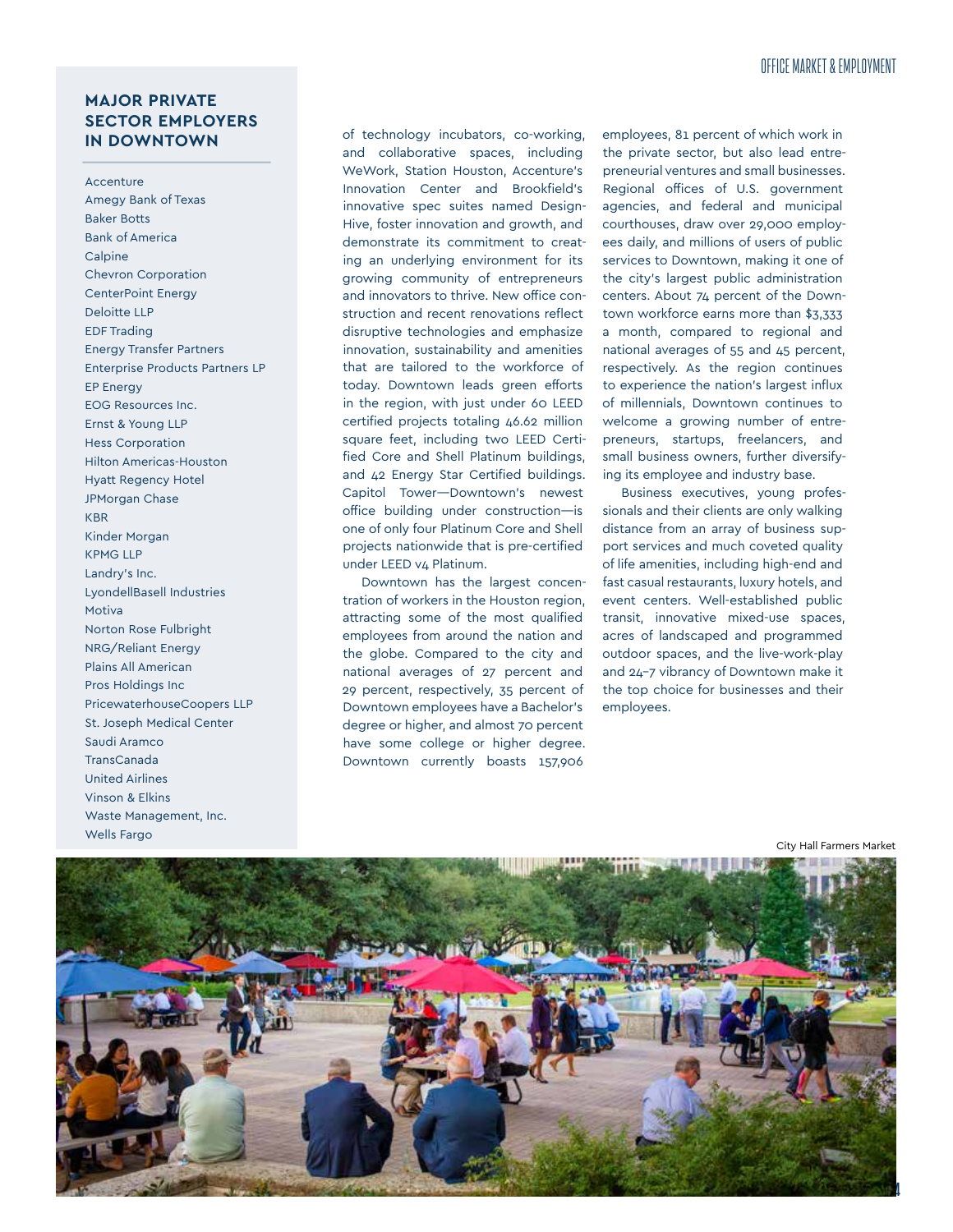## **Employment** Downtown Core

# 157,906

#### **Total Wage & Salary Jobs**

Downtown has the largest concentration of employees in the Houston region.

# $71%$

## **Workforce Earning > \$3,333/month**

Over 70 percent of the Downtown workforce earn more than \$3,333 per month, compared to the city and national averages of 55 percent and 45 percent respectively.

# 81%

#### **Percent Private Sector Jobs**

The private sector employs over 80 perent of the Downtown workforce. Downtown is also a major government center, providing over 29,000 public sector jobs.

# 67%

## **Workforce with some College or higher**

68 percent of the Downtown workforce have completed some college, or have a Bachelor's degree or higher, compared to 58 percent in Houston and the national average of 61 percent.

# $35%$

## **Workforce with Bachelor's or advanced degree**

More than a third of the Downtown workforce have a Bachelor's or higher degree or higher, compared to 27 percent in Houston, and the national average of 29 percent.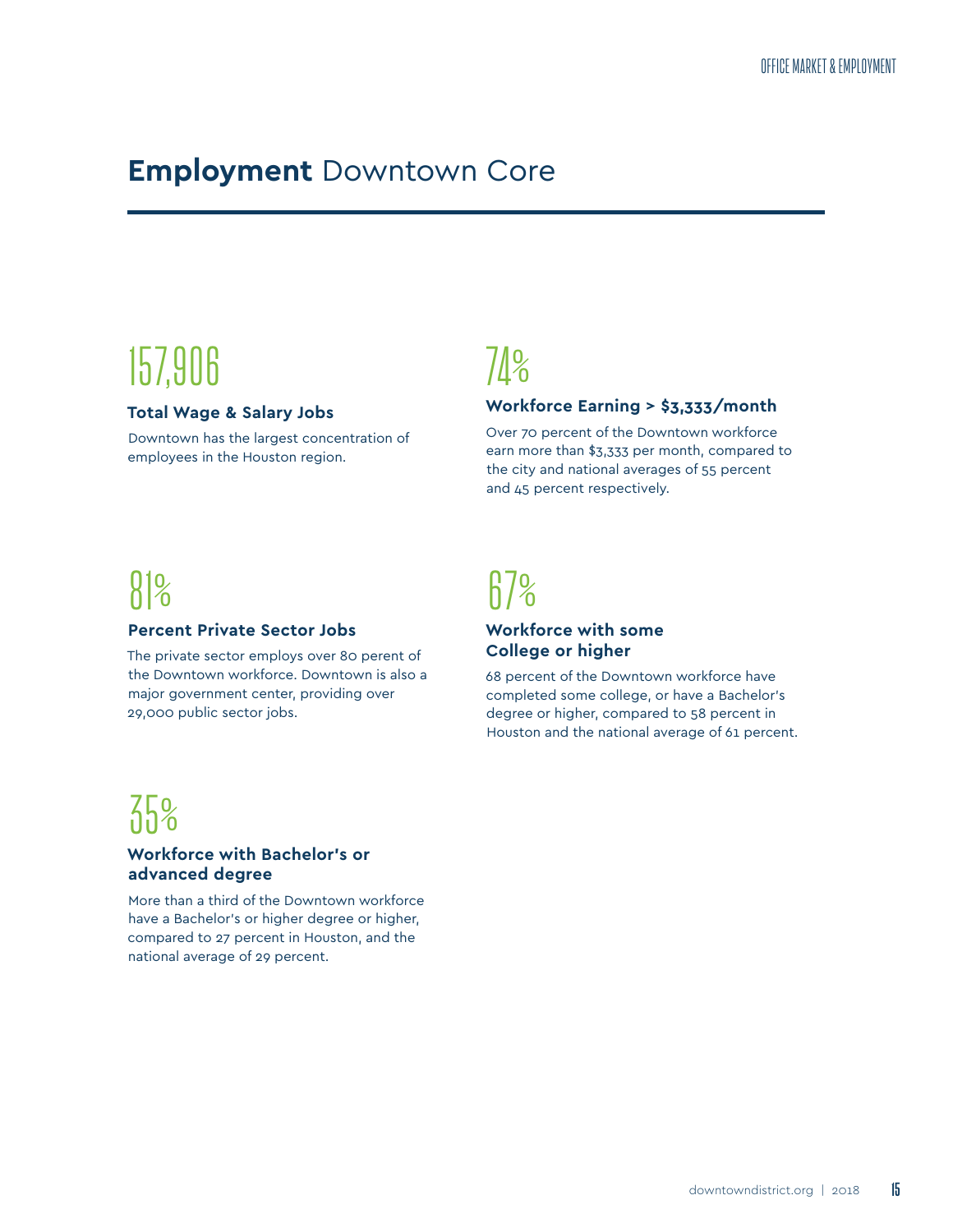# **Employment** Downtown Core



## **WORKFORCE BY AGE WORKFORCE BY INDUSTRY**





#### **WORKFORCE BY EARNINGS WORKFORCE BY EDUCATIONAL ATTAINMENT**

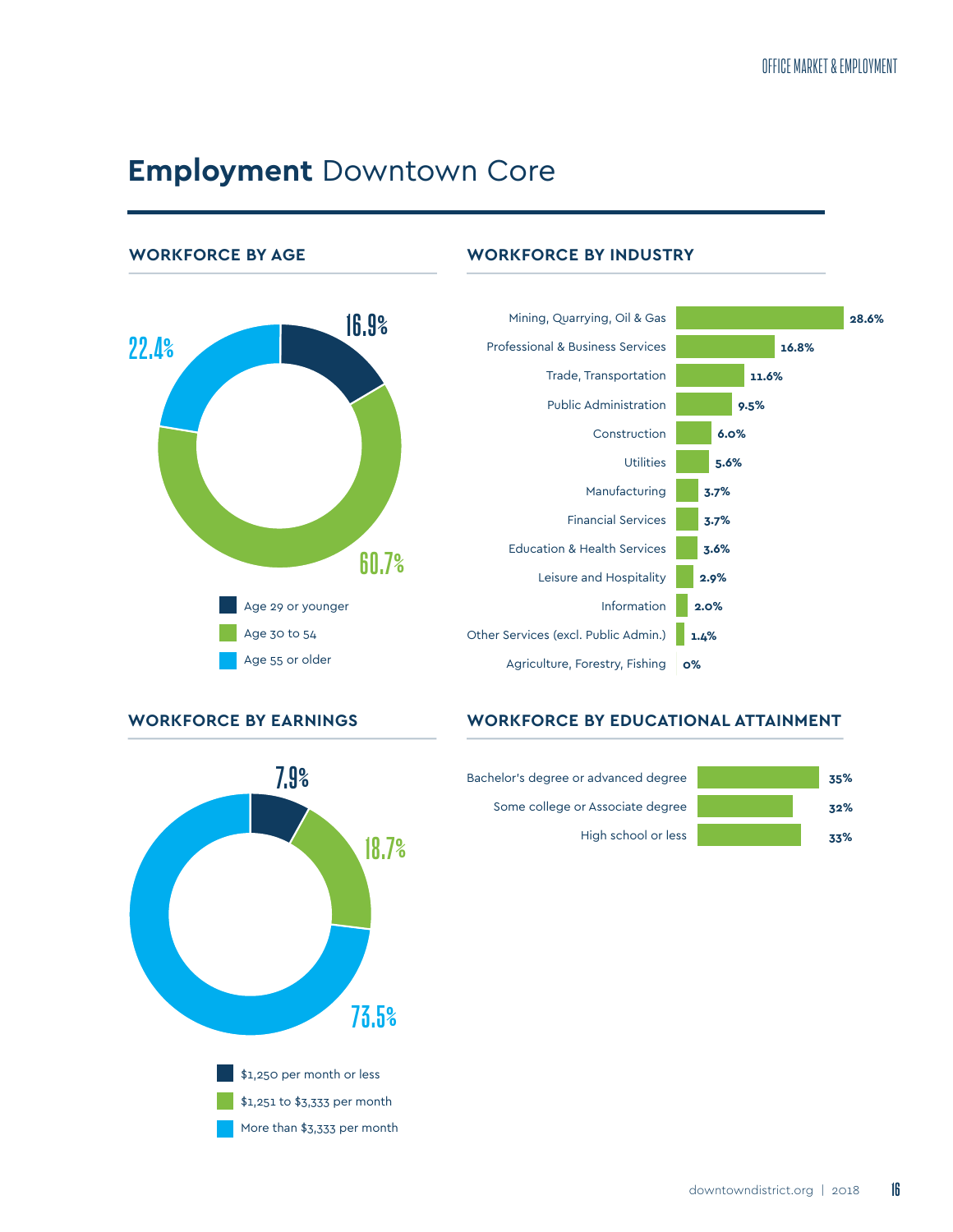# **Hospitality, Tourism, Culture & Entertainment**



**Downtown is Houston's prime entertainment district. Over 10 million people visit Downtown annually, for conventions, meetings, baseball and basketball games, theater, concerts and Houston's massive civic events.** 

2017 was a historical year for Downtown in events and visitor traffic. In the first two months of 2017 alone, Downtown welcomed over 1 million visitors during SuperBowl LI, and at the close of the year, hosted three-quarters of a million fans to celebrate the historical Astros World Series Championship victory. Downtown is home to the recently renovated 1.9 million square foot George R. Brown Convention Center, one of the ten largest convention centers in the nation, that draws over half a million attendees annually for conventions, meetings, trade shows, and other events. Downtown remains among the premier locations for national and global sports tournaments and related-events, including most recently, the Super Bowl LIVE at Discovery Green and the new Avenida Houston, the CONCACAF Gold Cup tournament

at BBVA Compass Stadium, one of the world's largest intercontinental soccer events for the fourth consecutive edition of the tournament; and the World Corporate Games, including a parade at Discovery Green, fan parties across Downtown, and the closing awards at the Marriott Marquis. The three major sports and entertainment venues draw millions of major league sports fans, and local and international visitors for concerts and touring shows. Toyota Center, home to the NBA's Houston Rockets, seats up to 18,000 and hosts over 100 events annually; Minute Maid Park, home to the Astros, has a seating capacity of 40,963; and BBVA Compass Stadium, home to MLS's Houston Dyanmo, Houston Dash and Texas Southern University Tigers football team, seats 22,039.

Downtown already had a busy line-up

628,013 Convention Center Attendees

\$253 millin Economic Impact of Convention Center

\$562 Average Attendee Expenditure

25 Hotels

7,803 Hotel Rooms

13,000 Theater District Seats

150,000 Major Sports/Concert Venue Seats

9 Major Performing Arts Organizations

54.2 million Houston Airports Passenger Traffic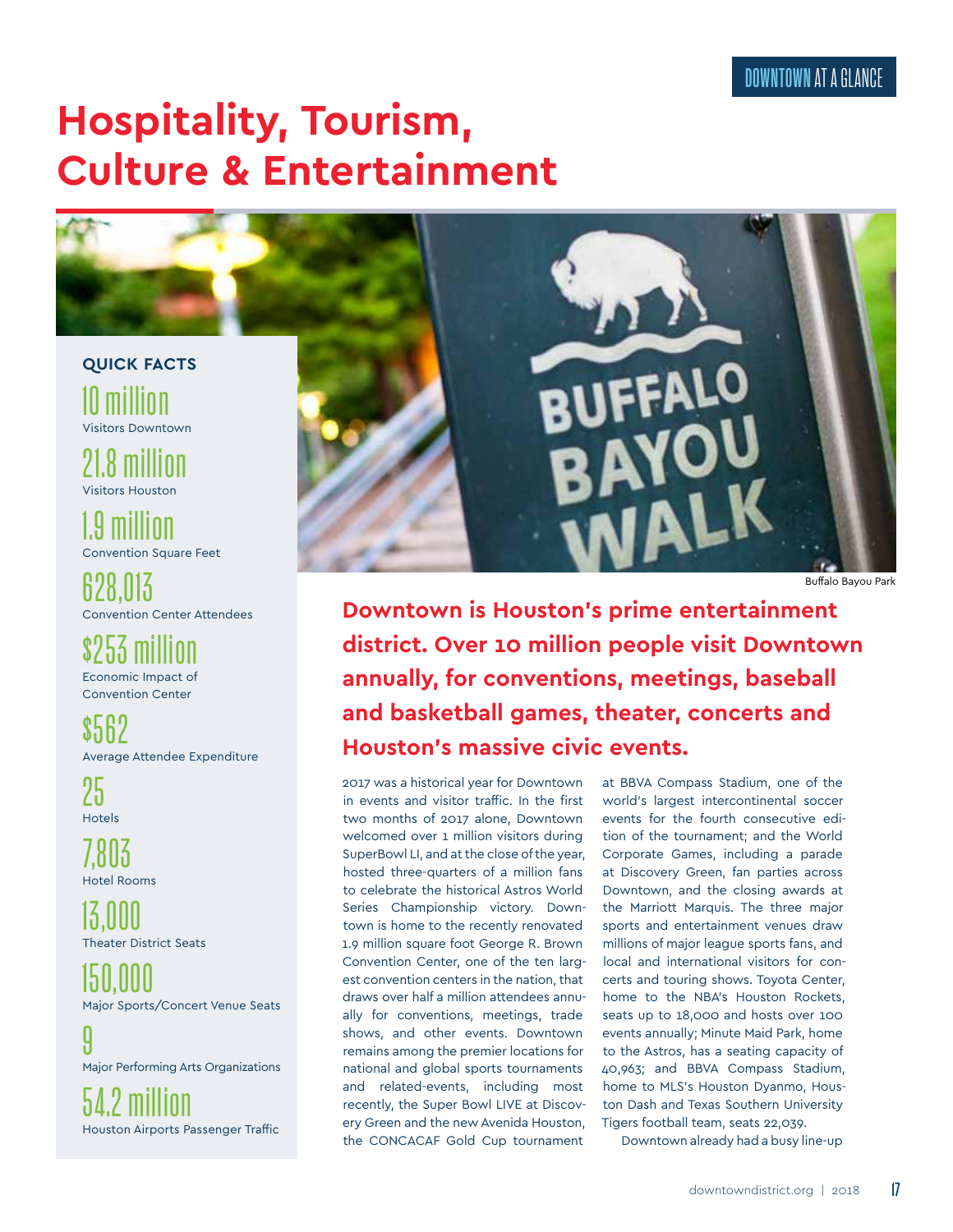### **DOWNTOWN HOTELS**

Aloft Hotel Downtown Club Quarters Courtyard Marriott Houston Doubletree Houston Downtown Embassy Suites Houston Downtown Hampton Inn Hilton Americas Houston Holiday Inn Holiday Inn Express & Suites Homewood Suites Hotel Alessandra Four Seasons Hotel Houston Hotel Icon Autograph Collection Hyatt Regency Houston JW Marriott Lancaster Hotel Le Meridien Magnolia Hotel Houston Residence Inn Houston Downtown The Sam Houston Hotel SpringHill Suites The Whitehall Westin Houston Downtown Marriott Marquis Houston Hyatt Place Hotel (1Q19) AC Hotel Houston (2Q19) Cambria Tower Hotel (2Q19)

of major international events in the first half of 2018. A few of the major events include CERAWeek 2018, the world's preeminent energy conference that brings together 3000 global energy, industrial, technology and financial industry leaders, experts, government officials and policymakers, from over 60 countries, at the Hilton America, which has been the official host for seven consecutive years; the Copa de Campeones International Soccer Tournament match at the BBVA Compass Stadium in March; and the Annual International Quilts Market & Festival, the largest annual consumer quilt show in the world, at the George R. Brown Convention Center, drawing close to 60,000 visitors from almost 40 countries into Downtown each year. Downtown's Toyota Center will be hosting the NCAA Division I Men's Basketball Regionals in 2020. Fans and event attendees are never short of staying entertained, with Downtown's diverse range of entertainment options, hotels and restaurants, all within walking distance.

Whether travelling for business or leisure, visitors enjoy the genuine southern hospitality and feel right at home in one of Downtown's 7,803 luxury rooms in 25 hotels. The new iconic 1000-room Marriott Marquis features a one-of-a-kind

530-foot-long Texas-shaped lazy river and a rooftop infinity pool that provide stunning views of the Downtown skyline, and Houston's largest (39,000 squarefoot) ballroom. In response to the high demand for hotel rooms, boasting an average occupancy rate of 70 percent, developers are set to deliver another 565 rooms in three hotels by mid-2019, bringing Downtown's room count to 8,367 in 28 hotel properties. Downtown caters to both short and extended stay visitors in a variety of hotel types and styles, ranging from some of the largest global 5-star brands, including Marriott Marquis, Hilton, JW Marriott, and Hyatt, to boutique hotels, such as Aloft, Hotel Icon, The Whitehall and Hotel Alessandra.

Houston First continues to set annual records in convention sales, booking 429 conventions and meetings in 2017, representing 802,852 room nights, compared to 765,401 room nights in 2016. This represents 106 percent of their annual goal and is a 41 percent increase from 2014. Robust convention activity and Downtown's increasing attraction as the location of choice for major sporting events and cultural attractions have contributed to the significant increase in Houston's domestic and international airport passenger traffic, and Houston's position as the second-fastest growing



Downtown Aquarium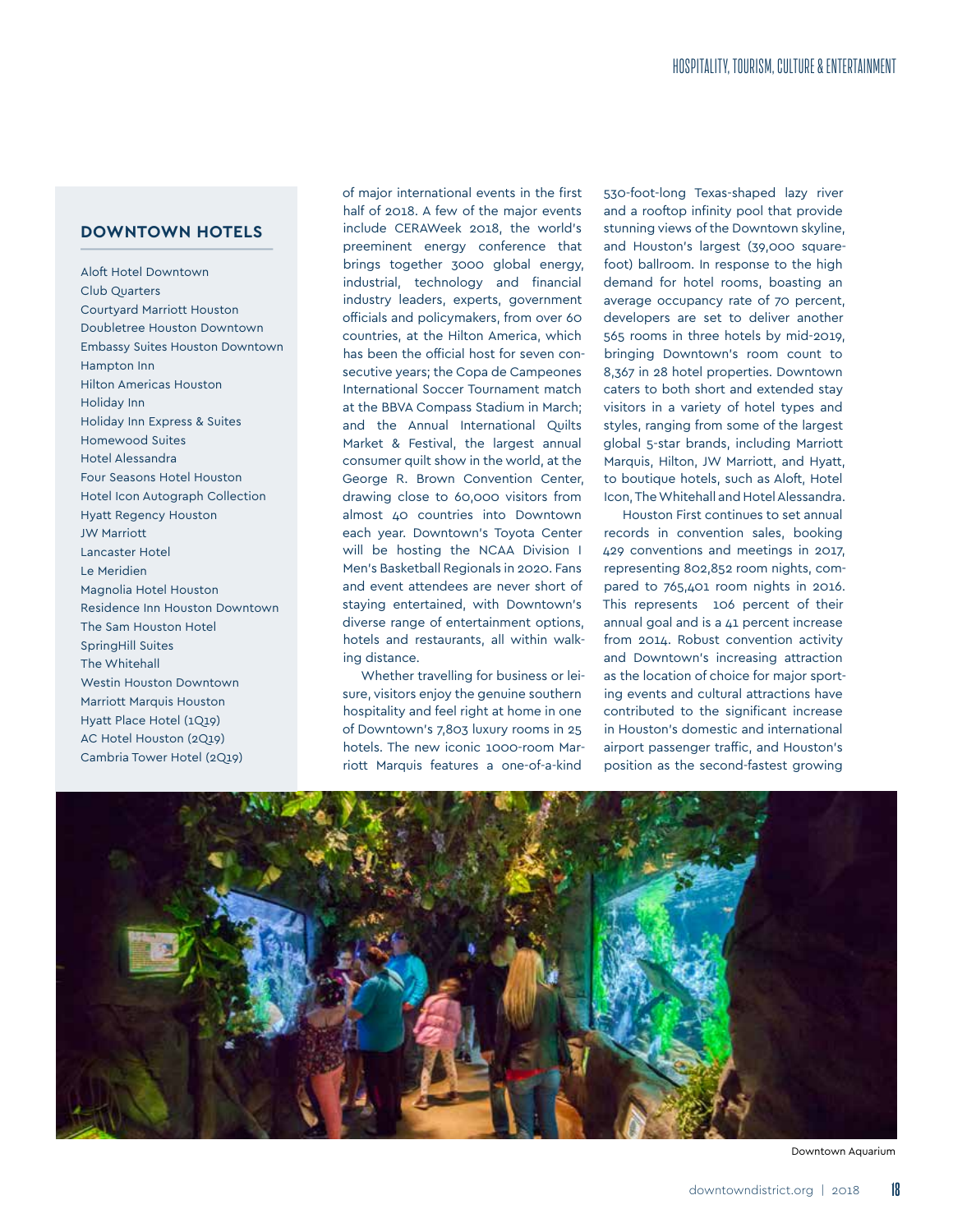**The renovated George R Brown Center, the new restaurant row and pedestrian promenade on Avenida Houston, the addition of the Marriott Marquis, and the national attention Discovery Green continues to receive, have put Downtown at the center of the map as a major tourist and convention destination.**

destination in the U.S. for overseas travelers. About 55 million passengers passed through Houston's domestic and international airports in 2017. Houston hosted a record 20.5 million visitors in 2016, up 17 percent from 2015, contributing \$16.4 billion to the local economy. Among the many accolades, Houston was ranked number six on *TripAdvisor's* Travelers' Choice Top Trending Travel Spots to Book for 2017 in its Annual Travelers' Choice Destinations on the Rise Awards. Houston was also named on *Forbes* Travel Guide's "12 Top Destinations of 2017," and the city was ranked number seven on the *U.S. News & World Report's* list of "Best Foodie Destinations in the USA." In 2017, *Insider*  Magazine ranked Houston among the top 20 cities every foodie needs to visit in their lifetime; *Thrillist* ranked Houston among the seven most impressive American cities of 2017; and *Upscale*  Magazine rated Houston among the top 10 coolest cities for millennials to love. The renovated George R. Brown Center, the new restaurant row and pedestrian promenade, Avenida Houston, the addition of the Marriott Marquis, and the national attention Discovery Green continues to receive, have put Downtown at the center of the map as a major tourist and convention destination.

Downtown's Theater District is the second largest performing arts district in the nation, next to New York City, home to nine award-winning and

internationally acclaimed performing arts organizations and several smaller ones, and over 13,000 seats. Audiences enjoy performances in theater, opera, ballet, and symphony at the four major performing arts venues—Jones Hall, Wortham Theater Center, Alley Theatre and the Hobby Center for the Performing Arts.

Thanks to the tremendous growth of Downtown over the past 20 years, thriving adjacent neighborhoods have developed and are within walking distance or an easy ride away on MET-RORail from Downtown. The Museum District is home to 19 museums plus Hermann Park and the Houston Zoo; EaDo is a quirky neighborhood with a mix of ethnic grocery stores, restaurants, bars, breweries and the famous Ninfa's on Navigation; and Washington Avenue and Midtown are both booming commercial and residential neighborhoods.

Spend a day touring Houston's outdoor history museum at Sam Houston Park or Saint Arnold Brewing Company (Texas' oldest craft brewery); watch a performance in the Theater District; visit the aquarium with the kids; enjoy a meal and a concert at Bayou Place, there is certainly no shortage of things to do or attractions to see around Downtown.



Houston Astros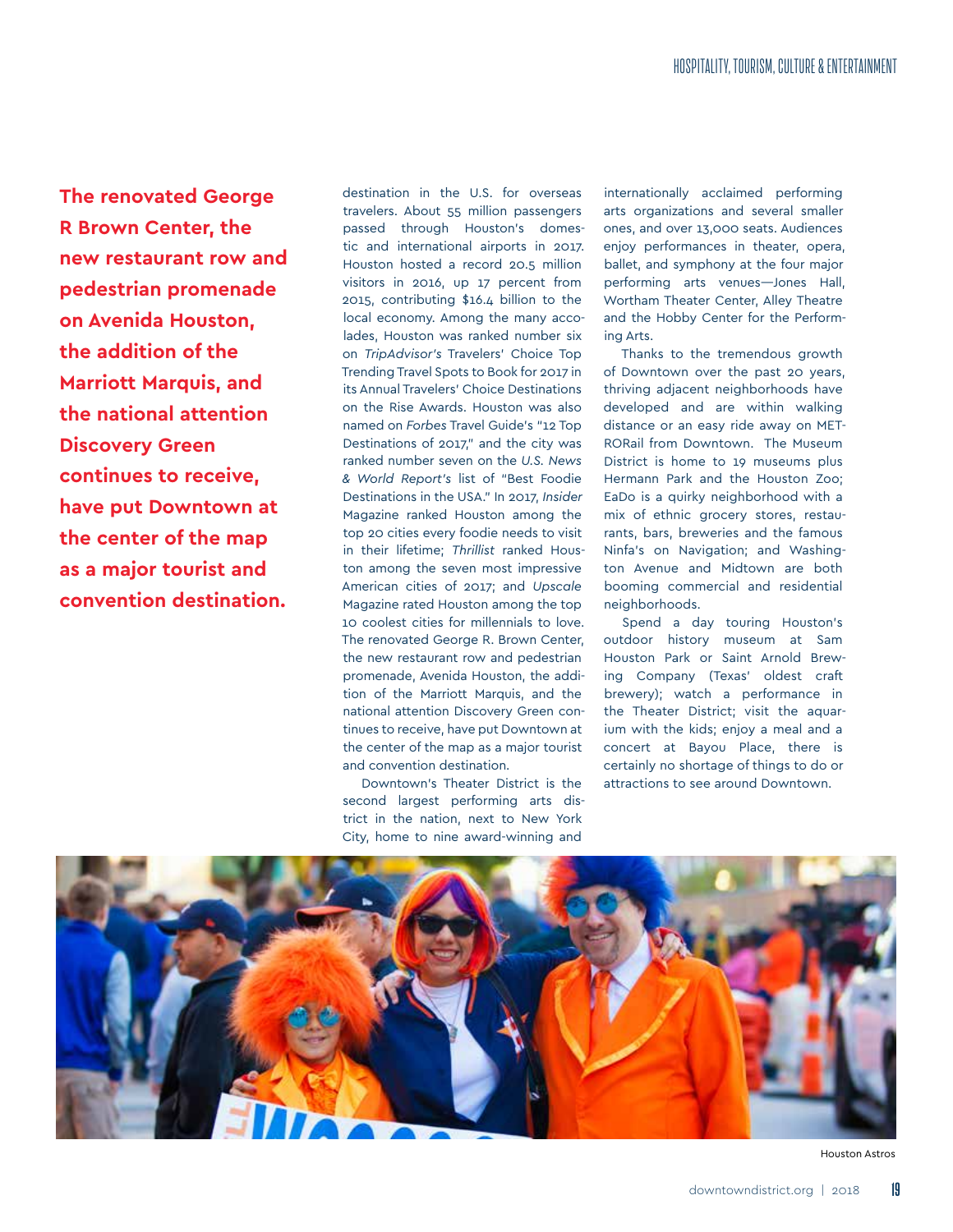# **Restaurants & Retail**



Pappadeaux at Avenida Houston

6.5 mile

Tunnel System Connects Over 65 Buildings

340 Restaurants, Coffee Shops and Bars

## **Featuring award-winning restaurants, Downtown offers some of the best dining in the city.**

Downtown has earned the status of one of the city's hottest culinary destinations, boasting three James Beard Award-winning chefs, with restaurants that are raising the bar for Houston dining. From contemporary French to Vietnamese, Southern, Italian, Japanese and American cuisines, and some of the best steak houses in Houston, Downtown's booming culinary scene celebrates international flavors. Downtown is home to close to 400 restaurants, coffee shops and bars in approximately two-million square feet of retail space, including prominent restaurants such as Xochi, Potente and Theodore Rex. Downtown will be adding two new food halls in 2018, including Finn Hall and Bravery Chef Hall with the anticipated Lyric Market opening in early 2019. Whether

you are grabbing a quick bite or dining formally with business associates, Downtown's variety of cuisine choices suit individual tastes, schedules and lifestyles. Visitors, residents and employees can also enjoy outdoor seating available in over 20 percent of restaurants and cafes. Many convenience and fast casual restaurants and shops are also located in Downtown's 6.5-mile tunnel system that connects over 65 buildings.

Phoenicia Specialty Foods Grocery Store, a 35,000 square foot gourmet food market in the heart of Downtown, features over 10,000 products from more than 50 countries, in addition to offering prepared foods, catering and delivery services to Downtown residents and visitors. CVS/Pharmacy now has two Downtown locations, including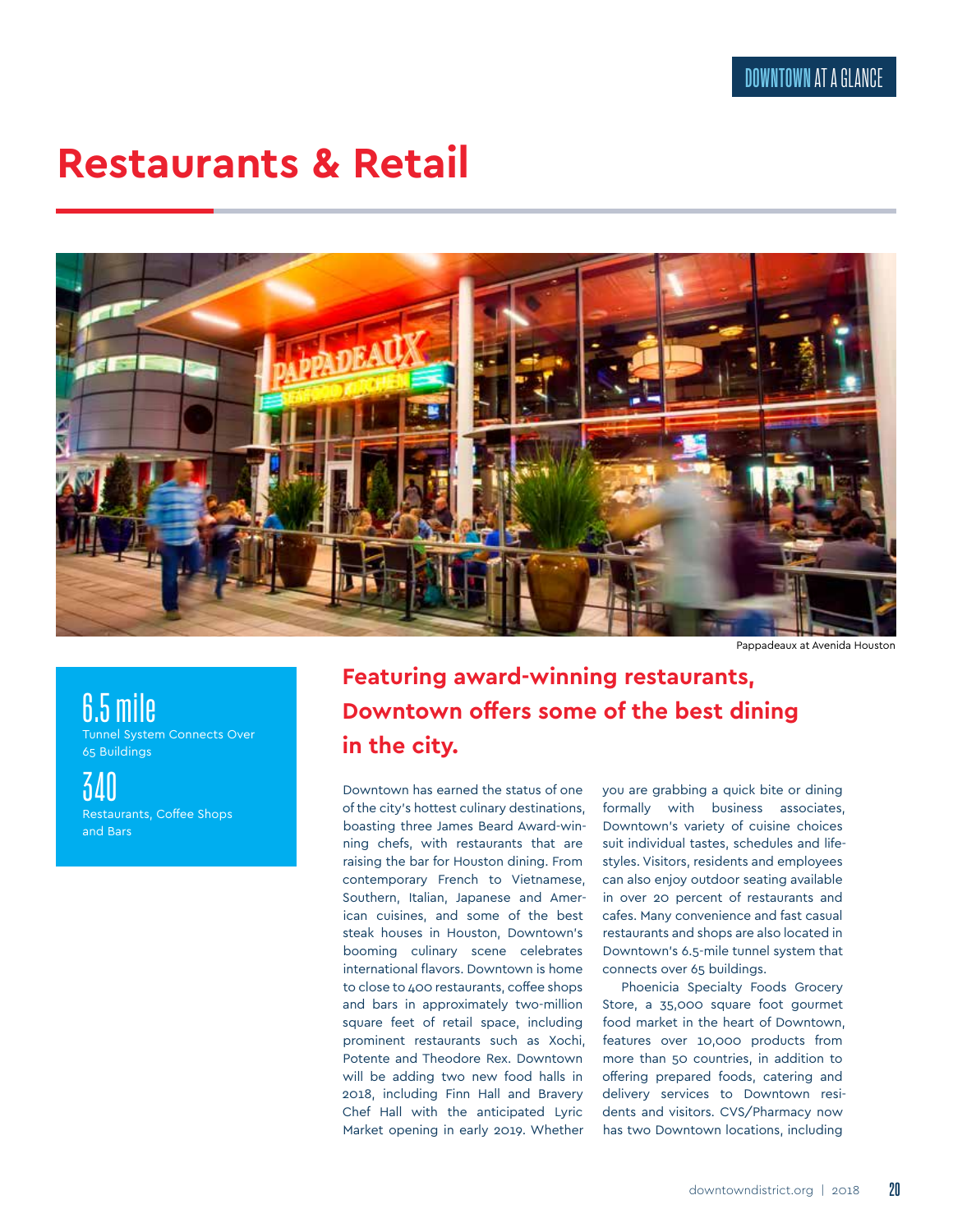their newest store at Market Square Tower in Historic Market Square. Hundreds of other retailers and service providers are within walking distance, and several major grocery stores are also available within a 2-mile radius.

The Shops at Houston Center and GreenStreet, located in Downtown's Shopping District, are home to major retail brands like Forever XXI, JoS. A. Banks, niche retailers such as Make(her) Boutique, Dress Barn and several smaller merchandise retailers. GreenStreet's three block mixed-use shopping, entertainment and dining center provides visitors, employees and residents with a complete experience and includes blockbuster tenants such as House of Blues, Lucky Strike Lanes, McCormick & Schmicks and local eatery Guadalajara del Centro. Ground floor retail, including boutique stores and restaurants are located at street level in both commercial and residential buildings throughout Downtown.

The newly designed Avenida Houston, tailored to foot traffic, features restaurants including local favorites Pappadeaux and Grotto; Joe O'Connell + Creative Machine's Wings Over Water, a monumental 30-foot interactive kinetic winged-sculpture integrated into the 'Fountain of the Americas'; the renovated George R. Brown Convention Center; Discovery Green park; Hilton Americas-Houston; and the new Marriott Marquis hotel. This new dining, entertainment and arts district was the epicenter of the 2017 SuperBowl festivities

A favorite destination for Downtowners and visitors alike, Historic Market Square is located on the northern edge of Downtown. Historic building facades line the streets, and with a high concentration of residential buildings, Historic Market Square feels like a neighborhood despite the skyscrapers just a few blocks away. At the heart of the neighborhood is the award-winning Market Square Park, a small but dynamic green space that supports the residential and business community. Local up-and-coming and esteemed chefs and entrepreneurs have chosen Historic Market Square to open their unique and incredibly popular concepts with cool and funky bars, small live music venues, and boutique hotels rounding out this charming district.

**Historic building facades line the streets, and with a high concentration of residential buildings, Historic Market Square feels like a neighborhood despite the skyscrapers just a few blocks away.**

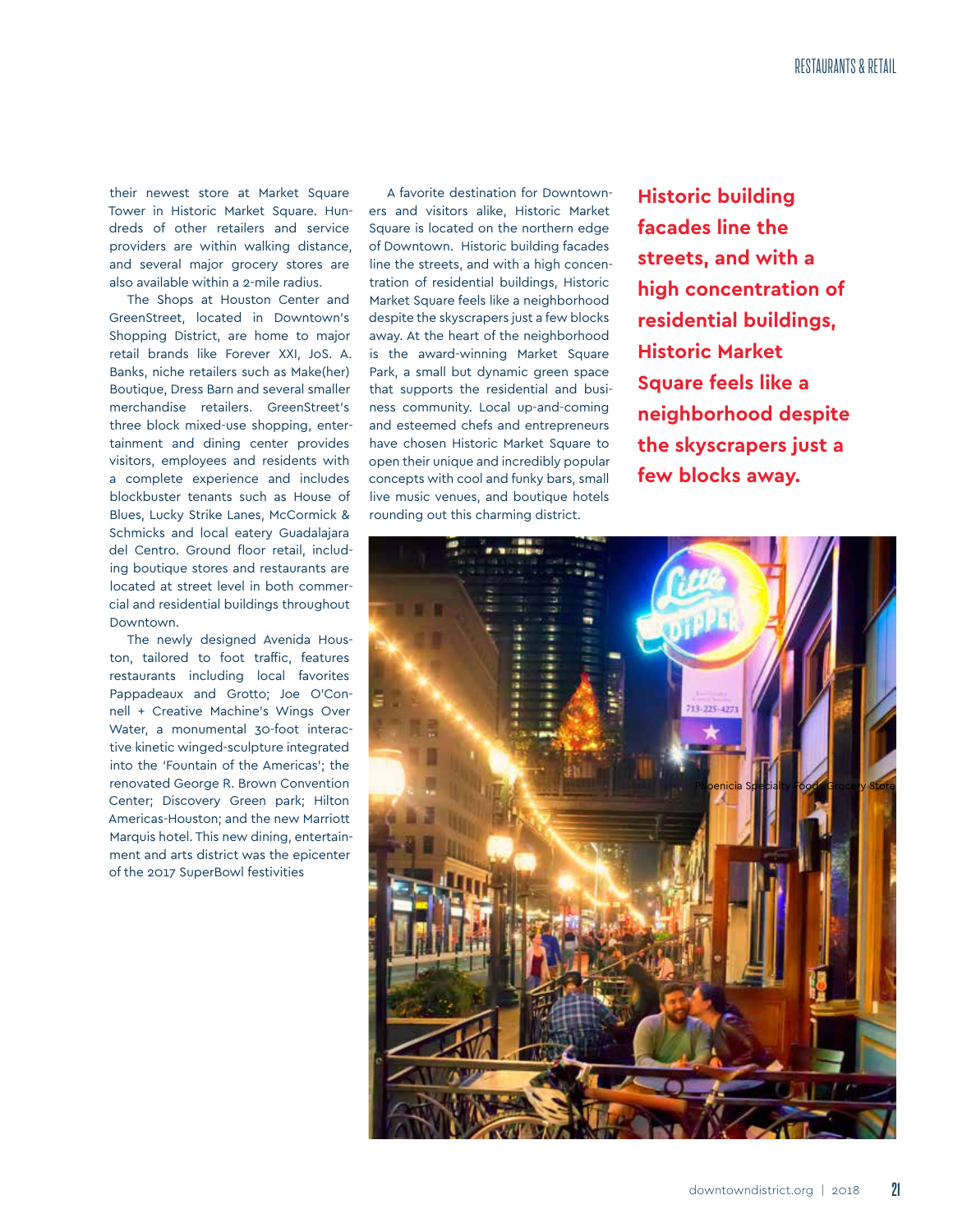# **Transit**



**Approximately 105,000 passengers transit through Downtown on a daily basis.**

*Sources:* U.S. Census Bureau, 2016 American Community Survey (ACS) 4-year Data; U.S. Census Bureau, Longitudinal Employer-Household Dynamics (LEHD); HAR.com; Houston Convention and Visitors Bureau, 2018; Houston Downtown Management District (HDMD)/ Central Houston, Inc. (CHI); CoStar; JLL

A network of integrated multi-modal transit systems provides convenient travel options for several hundred thousand employees and visitors commuting in and out of Downtown daily. A major transit hub for METRO local bus, park & ride, and light rail, over 105,000 passengers transit through Downtown on a daily basis. Average weekday ridership for the METRO System was 294,934 in 2017. Downtown is strongly committed to environmental sustainability. 'Green' transportation options, including Houston's BCycle bike share program and Downtown's free circulator Greenlink, along with an extensive network of sidewalks and a growing number of bicycle lanes, provide commuters with alternative transit options and reduce car dependency. A 2013 commuter survey

revealed that approximately 32 percent of Downtown employees use public transit and another 11.2 percent use alternative modes to get to work, compared to only 2.4 percent public transit users in the Houston region. Greenlink

ridership in 2017 was 227,076.

Getting around Downtown has never been easier and safer. Rent a bicycle for an hour or a day from Houston BCycle to explore Downtown, ride along the Bayou, or run errands. Hop on a Greenlink bus, a free, environmentally-friendly bus fleet that runs on Compressed Natural Gas, and connect to dozens of attractions and destinations. Walk around Downtown on the wide, beautifully paved and landscaped sidewalks, using wayfinding signs for easy navigation.